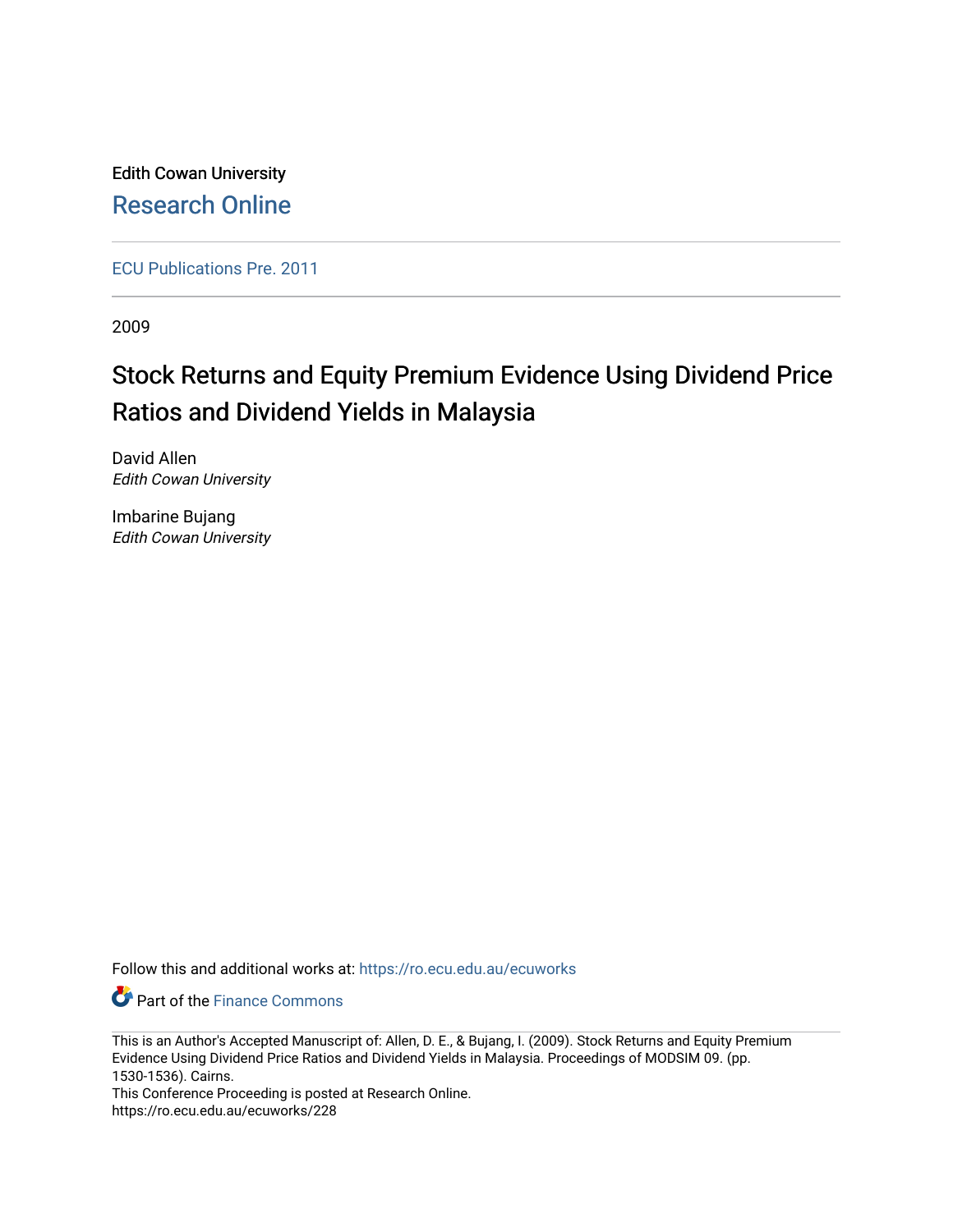## **Stock Returns and Equity Premium Evidence Using Dividend Price Ratios and Dividend Yields in Malaysia**

**D.E. Allen and Imbarine Bujang School of Accounting, Finance and Economic Edith Cowan University, Western Australia** 

Email:**ibujang@student.ecu.edu.au**

### **Abstract**

The empirical findings of Goyal and Welch (2003) and Cochrane (2006) suggested that dividend yields and dividend ratios are robust predictors of annual stock returns and annual equity premia. However, Goyal and Welch (2003) asserted that many researchers considered dividend yields to be a good predictor for the equity premium before the 1990s but not after the 1990s. We apply these models to the Malaysian market. Our general findings suggest that the in-sample performances of the KLCI Malaysian datasets present similar results to those predicted by Goyal and Welch (2003, 2006). Meanwhile, the Mincer-Zarnowitz (1969) regression forecast tests for out of sample performances illustrate poor predictability of stock returns and equity premiums using both dividend price ratios and dividend yields. Cochrane (2006) suggested that if stock returns and dividend growth are not predictable, then price growth must be forecastable to bring the dividend yields back to equilibrium after any shock given that the dividend yields are stationary. We find that the growth of dividends is predictable using data deflated by changes in the consumer price index. Thus, the overall results suggest that both dividend price ratio and dividend yield models have significant effects though the dividend yield model is a superior predictor of stock returns and equity premiums in the Malaysian context.

*Keywords: Dividend yields, dividend price ratios, Stock returns, Equity Premium and Asian Financial crisis 1997.*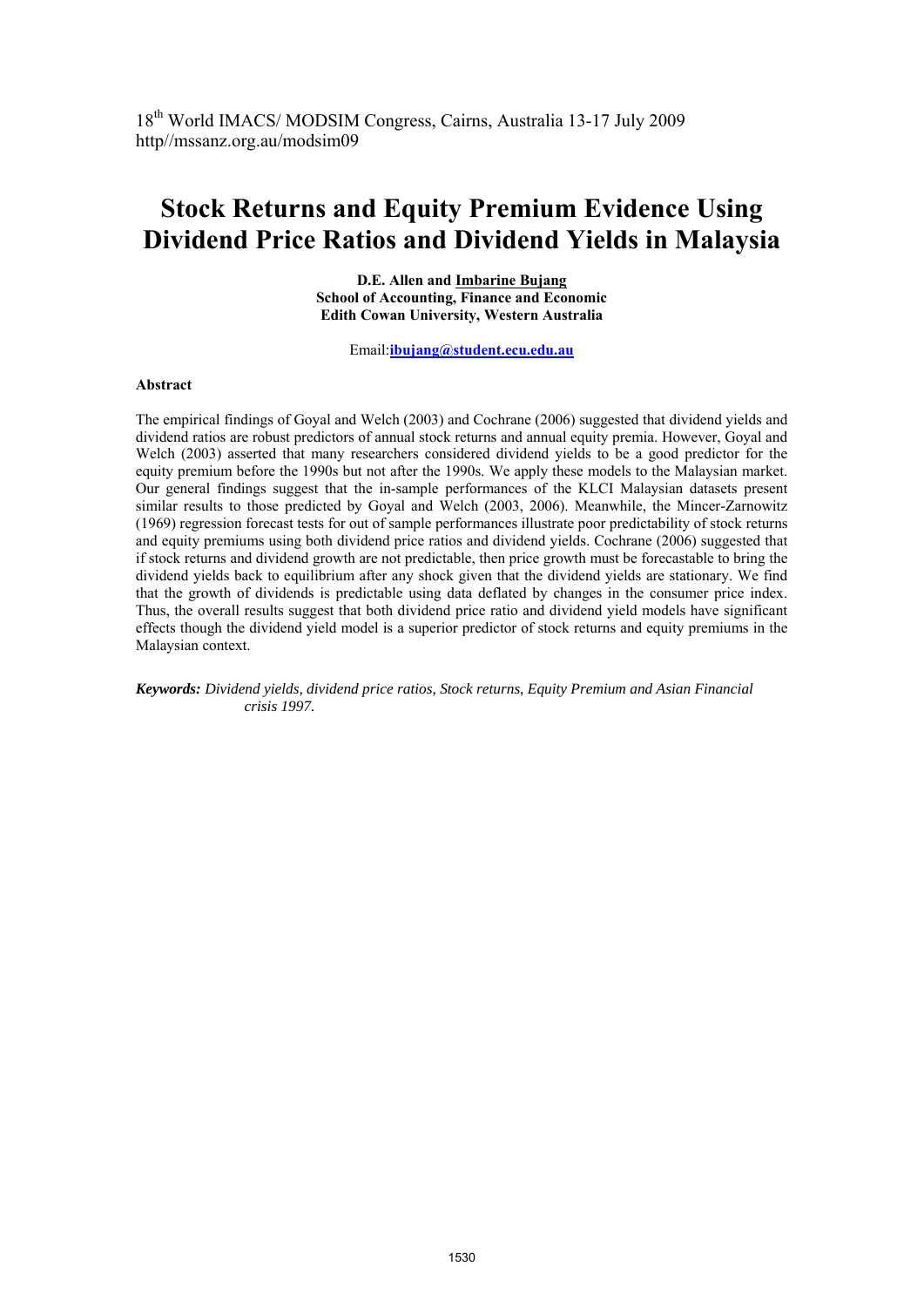#### **1. Introduction**

The issue of whether stock returns can be explained using dividend price ratios and dividend yields is a central one which sits at the core of rational pricing models. Whether the equity premium is predictable or not has attracted much attention from economists. This study investigates the predictive power of dividend ratios and dividend yields in the Malaysian market when used for forecasting stock returns and equity premiums. In general, dividend ratios and dividend yields have been found to be statistically significant predictors, especially for annual equity premiums (Ball, 1978, Rozeff, 1984, Fama and French, 1988, 1989, Cochrane, 2006, and Goyal and Welch 2003, 2006). Goyal and Welch (2003, 2006) defined dividend ratios as the total dividend paid by all stocks (D<sub>t</sub>), divided by the total stock capitalization either at the beginning of the year  $P_{t-1}$  (the dividend yield) or at the end of the year  $P_t$  (the dividend ratio). The equity premium can be illustrated as the return on the stock market minus the risk free rate. The empirical regressions for stock returns and equity premium specifications can be expressed as:

$$
R_{mt} = \gamma_0 + \gamma_1 \cdot \frac{D_t}{P_{t-1}} + \varepsilon_t \tag{1}
$$

$$
[R_{mt} - R_{ft}] = \gamma_0 + \gamma_1 \cdot \frac{D_t}{P_{t-1}} + \varepsilon_t \tag{2}
$$

$$
R_{mt} = \gamma_0 + \gamma_1 \cdot \frac{D_t}{P_t} + \varepsilon_t \tag{3}
$$

$$
[R_{mt}-R_{ft}] = \gamma_0 + \gamma_1 \cdot \frac{D_t}{P_t} + \varepsilon_t \tag{4}
$$

Where;

Rmt = Market Return Based on Index at time t.

 $R<sub>ft</sub>$  = Risk free rate (3-Month Treasury Bills) at time t.

 $D_f$ = Dividend per share at time t based on aggregation of stocks in the index

 $D_{t-1}$ = Last year's dividend per share at time t-1 based on the aggregate

 $P_t$  = Index of the market (closing price at time t)

 $P_{t-1}$  = Index of the market (closing price at time t-1)

The ideas embodied by equations (1) and (3) were conceived by Fama and French (1988) who estimated stock market returns ( $R<sub>mt</sub>$ ) using dividend yields and dividend ratios as the predictor variables. Then, they estimated the equity premiums by deducting from the returns on the stock market the risk free rate  $(R_n)$  and then regressed dividend yields and dividend ratios as shown in equation (2) and (4) respectively as reported in Goyal and Welch (2003, 2006). Campbell and Viceira (2002) also assert that equation (1) and (3) are the most widely used by financial academics and analysts in developed markets. Currently, more than 200 published articles in the finance research literature quote Fama and French (1988).

This paper continues the initial research of Goyal and Welch (2003, 2006) by examining whether dividend price ratios and dividend yields can be used to explain stock market returns and excess returns for the Main Board of the Malaysian stock market using time series forecasting techniques.

#### **2. Problem Statement**

Analysis of stock returns and the equity premium, using time series analysis is well documented for the US and other developed markets. Goyal and Welch (2003) analysed previous papers and suggested that ability to forecast the equity premium was not apparent even before the 1990s. Nevertheless, further research by Goyal and Welch (2006) did in fact confirm that these predictors were appropriate for the period 1926 to 1990 (i.e., the in-sample period) but not after 1990 (i.e. the out-of sample period). Therefore, they concluded that

"*most variables would not have helped an investor out predict the historical equity premium mean. Most would have outright hurt. None deserves an unqualified endorsement.*

Campbell and Shiller (1988) argued that while the dividend ratio should on theoretical grounds, have predictive value, in practice it had poor predictive ability. They assumed that changes in dividend processes could lead to non-stationary dividend ratio coefficients in determining the equity premium. They used a strategy of forecasting coefficients with their own time varying autoregression coefficient estimates to control for any non-stationary. However, despite strong theoretical justification, the instrument did not fulfil the role, and increased doubts about the use of dividend ratios as stock market equity premium predictors.

In another study conducted by Cochrane (2006) evidence was provided that stock returns are unpredictable and difficult to forecast. Cochrane argues that the dividend growth rate has negligible predictable variations and that dividend yields are quite volatile in nature, yet the dividend yield must forecast stock market returns, especially at long horizons. In this study Cochrane's results depend on the assumption about dividend growth being unpredictable. The overall results produce inconsistent findings in which he failed to find any significant predictive results in out of sample stock returns.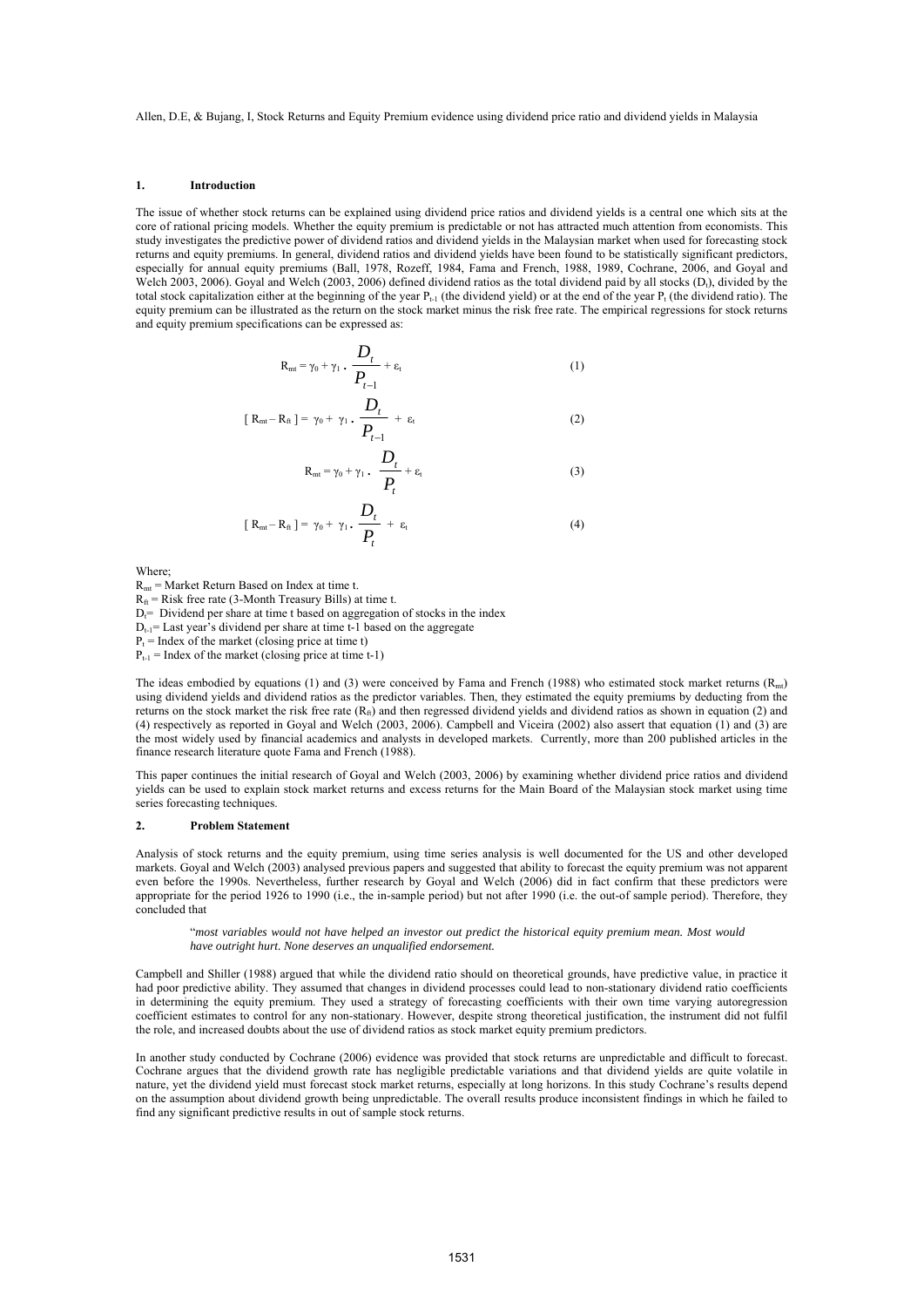There is evidence of the usefulness of dividend yields and dividend price ratios for the prediction of equity premiums, as Goyal and Welch (2003) discussed, and the dividend price ratio was a good predictor before the 1990s, with the ratio being successful in explaining dividend growth. More recently, many researchers such as Boudoukh, Richardson and Whitelaw (2006), Campbell (2001), Cochrane (2006) and Valkanov (2003) have found that dividend ratios are capable of predicting stock returns.

#### **3. Data and Methodology**

The data comprises aggregate monthly closing stock prices  $(P<sub>t</sub>)$  (to calculate stock returns), dividends per share (DPS), Dividend Price Ratios (DPR) and dividend yields (DY) on the main board of Bursa Malaysia. The data is gathered from Datastream for the period from 1990 until 2007. The Malaysian 3-month Treasury bill rate on a monthly basis (TB) has been used as the benchmark for risk free returns in Malaysia (Breeden et al. 1989). Monthly data is utilized in this study as an annual data set would lead to problems of insufficient numbers of observations. This study also breaks up the period into three sub-samples for forecasting purposes which are based on economic conditions (Before, During and After the Financial crisis of 1997): (1) 1990-1996 (before financial crisis 1997); (2) 1997-1998 (during recession; (3) 1999-2007 (after the financial crisis 1997). The time range of economic conditions is based on the country's performance on the Kuala Lumpur Composite Index performance (KLCI). All the return series are transformed into logarithmic form.

Prior to the regression analysis, unit root tests were conducted using the Augmented Dicker Fuller (1979) (ADF test), Phillips Perron (1988) (PP test) and the Kwiatkowski, Phillips, Schmidt and Shin (1992) (KPSS test). The standard KPSS test failed to reject the null hypothesis and therefore using levels data is sufficient as the data is stationary. The results for the unit root tests are shown as in table 1.

| Variable/Tests                                            | ADF             | <b>PP</b>        | <b>KPSS</b> |
|-----------------------------------------------------------|-----------------|------------------|-------------|
| <b>Log Returns</b>                                        |                 |                  |             |
| <b>ADF</b> test Statistic                                 | $(-6.0992)$ *** | $(-13.7068)$ *** | N/A         |
| Critical Values based on MacKinnon                        | $-3.4321$       | $-3.4318$        | N/A         |
| KPSS test based on LM Statistic                           | N/A             | N/A              | 0.1182      |
| Asymptotic Critical values                                | N/A             | N/A              | (0.1460)    |
| <b>Log Equity Premium</b>                                 |                 |                  |             |
| <b>ADF</b> test Statistic                                 | $(-5.6573)$ *** | $(-12.8810)$ *** | N/A         |
| Critical Values based on MacKinnon                        | $-3.4321$       | $-3.4318$        | N/A         |
| KPSS test based on LM Statistic                           | N/A             | N/A              | 0.1091      |
| Asymptotic Critical values                                | N/A             | N/A              | (0.1460)    |
| <b>Log Dividend Price Ratio</b>                           |                 |                  |             |
| <b>ADF</b> test Statistic                                 | $(-3.4027)^*$   | $(-3.4403)$ **   | N/A         |
| Critical Values based on MacKinnon                        | $-3.4321$       | $-3.4318$        | N/A         |
| KPSS test based on LM Statistic                           | N/A             | N/A              | 0.1172      |
| <b>Asymptotic Critical values</b>                         | N/A             | N/A              | (0.1460)    |
| <b>Log Dividend Yields</b>                                |                 |                  |             |
| <b>ADF</b> test Statistic                                 | $(-3.1259)$     | $(-3.2232)*$     | N/A         |
| Critical Values based on MacKinnon                        | $-3.4321$       | $-3.4318$        | N/A         |
| KPSS test based on LM Statistic                           | N/A             | N/A              | 0.0436      |
| <b>Asymptotic Critical values</b><br>$\sim$ $\sim$ $\sim$ | N/A             | N/A              | (0.1460)    |

#### **Table 1: Unit Root Tests Analysis using levels data**

Figures in the parentheses are calculated values. \* denotes significance at the 10% level, \*\* denotes significance at the 5% level and \*\*\* denotes significance at the 1% level. The critical value is based on 5% level. N/A denotes not applicable.

The Mincer- Zarnowitz (1969) regression is also adopted in this study to test of the relationships between the actual and forecasts of stock returns and the equity premium using the following equation:

| $E(Y) = E(Y)$              |     |
|----------------------------|-----|
| $Cov(Y,Y \mid var(Y)) = 1$ | (6) |

Where the variable y is the variable to be predicted, and the estimate  $\hat{\mathbf{r}}$  is a prediction of Y. The assumption in this regression is that when  $\alpha = 0$  and  $\beta = 1$  these would be circumstances where the actual forecast is perfect. However, for the purposes of this study, the observed log stock returns and log equity premium are regressed on the forecast stock returns and equity premiums of the Bursa Malaysia (BM). The regression will help to determine whether the out of sample predictive performances involve positive errors (under prediction) or negative errors (over prediction). The next sub section presents the findings of the study. The Mincer-Zarnowitz (1969) is widely used in the study of symmetric and assymetric losses in stock markets, on macroeconomic issues and the foreign exchange markets as shown in Graham, Ivana and Timmermann (2005), Patton and Timmermann (2002) and Mishkin (1981).

#### **4. Findings**

The main purpose of this study is to investigate the ability of dividend price ratios and dividend yields to explain stock returns and the equity premium using time series forecasting regressions. Table 2 presents the descriptive statistic for the four important variables used in this paper. The findings are presented in three sub sections comprising: (a) descriptive statistics and Time series regression results, (b) the in sample and out sample performances (c) Mincer- Zarnowitz (1969) regression forecasting results and lastly (d) the comparison of findings between this study and those of Cochrane (2006).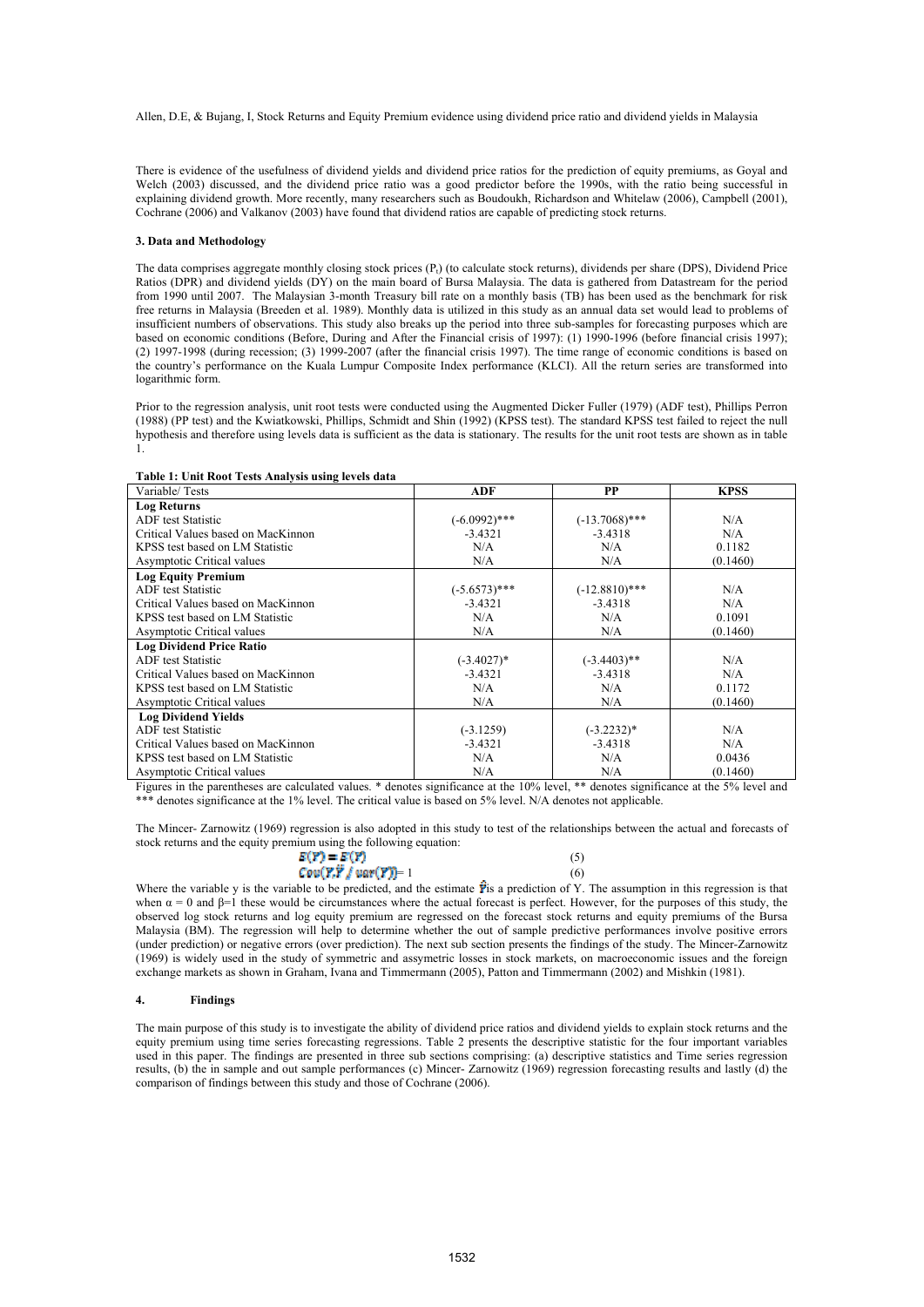#### **a) Descriptive statistic and Time Series Regressions**

Table 2 provides descriptive statistics for the four important variables used in this paper. The stock returns have a mean of 0.71% or 0.0071 for the overall period from 1990 to 2007; the minimum return is  $-23.24\%$  and the maximum 31.94%, with a skewness coefficient of near to zero and a positive kurtosis coefficient of 2.444. The equity premium's mean is shown as -3.88% after obtaining it by deducting from the average stock returns the average risk free rate of approximately 4%. In contrast the dividend price ratios and dividend yields have mean values of 0.548% and 0.550% respectively.

| Table 2: | Descriptive Statistics (returns in logarithmic form) |
|----------|------------------------------------------------------|
|          |                                                      |

| <b>Statistics/Variables</b> | Return $(\% )$ | <b>Equity Premium</b> | <b>Dividend Price</b> | <b>Dividend Yields</b> |
|-----------------------------|----------------|-----------------------|-----------------------|------------------------|
|                             |                | (%)                   | Ratio $(\% )$         | (%)                    |
| Mean                        | 0.71           | $-3.88$               | 0.548                 | 0.550                  |
| <b>Standard Deviation</b>   | 7.17           | 7.51                  | 0.26                  | 0.27                   |
| Minimum                     | $-23.24$       | $-31.30$              | 0.16                  | 0.14                   |
| Maximum                     | 31.94          | 26.02                 | 2.02                  | 2.26                   |
| <b>Skewness</b>             | 0.224          | $-0.035$              | 1.63                  | 1.74                   |
| Kurtosis                    | 2.444          | 1.939                 | 6.47                  | 8.02                   |

Number of Observations =216

Table 3 presents the results of the regression analysis of both stock returns and the equity premiums respectively using two independent variables; namely dividend price ratios and dividend yields. Significance tests are undertaken using Newey-West adjusted t-statistics. The general findings suggest that both stock returns and the equity premiums are significantly explained by the dividend yield which exhibits superiority over dividend price ratios. This finding is supported by Fama and French (1988). However, the overall R-squares show very poor explanatory power.

Thus, the results of the time series regressions show statistically significant explanatory ability which indicates both independent variables influence the dependent variables. Therefore, the authors run further regressions for in sample and out of sample performances.

| Table 3: | Results of Regression of Stock Returns on Dividend Price Ratios (DPR) and Dividend Yields (DY) from |
|----------|-----------------------------------------------------------------------------------------------------|
|          | January 1990 until December 2007                                                                    |

| Dependent Variable: Log Stock Returns $(R_i)$ and Log Equity Premium (EP <sub>t</sub> ) at time t. |                                            |                                           |                                           |                                          |  |  |  |  |
|----------------------------------------------------------------------------------------------------|--------------------------------------------|-------------------------------------------|-------------------------------------------|------------------------------------------|--|--|--|--|
| Model                                                                                              | $Log R_t = \alpha + \beta Log DPR_{(t-1)}$ | $Log R_t = \alpha + \beta Log DY_{(t-1)}$ | $LogEP_t = \alpha + \beta LogDPR_{(t-1)}$ | $LogEP_t = \alpha + \beta LogDY_{(t-1)}$ |  |  |  |  |
|                                                                                                    | $+ \varepsilon$                            | $+\epsilon$                               | $+ \varepsilon$                           | $+\epsilon$                              |  |  |  |  |
|                                                                                                    | 0.0228                                     | 0.0356                                    | 0.0205                                    | 0.0525                                   |  |  |  |  |
| t-stat                                                                                             | 2.3036                                     | 2.3797                                    | 1.8700                                    | 3.2047                                   |  |  |  |  |
| p-value                                                                                            | $(0.022)$ **                               | $(0.018)$ **                              | $(0.063)*$                                | $(0.002)$ ***                            |  |  |  |  |
| $\alpha$                                                                                           | 0.1281                                     | $-0.0210$                                 | 0.0689                                    | $-0.0812$                                |  |  |  |  |
| t-Statistic                                                                                        | 2.4243                                     | $-1.6546$                                 | 1.1764                                    | $-5.8620$                                |  |  |  |  |
| p-values of t-statistic                                                                            | $(0.016)$ **                               | $(0.099)*$                                | (0.241)                                   | $(0.0001)$ ***                           |  |  |  |  |
| R-Squared                                                                                          | 0.0243                                     | 0.0259                                    | 0.0162                                    | 0.0459                                   |  |  |  |  |
| No. of observation                                                                                 | 215                                        | 215                                       | 215                                       | 215                                      |  |  |  |  |

Notes: The Newey-West adjusted t- statistic is given in below the coefficients figures in the parentheses are the p-values. \* denotes significance at the 10% level, \*\* denotes significance at the 5% level and \*\*\* denotes significance at the 1% level.

#### **b) In-sample and Out of sample Performance**

The in Sample performance for stock returns showed poor performances for the all three different economic conditions as well as for the overall period. These results were consistent with Goyal and Welch (2003, 2006) and Cochrane (2006). These findings suggest that only the sub sample before the economic crisis shows log dividend price ratios as being significant at a 95% level in explaining log stock returns (see table 4). Furthermore, the forecast errors of log stock returns show an extreme gap in forecasting as illustrated in table 6. Using Diebold and Mariano (1995) the statistics (ranging from-1.2 to +1.0) indicate that none of the reported out of sample RMSE performers are statistically significantly different from one-another.

| <b>Results of Regressions of Stock returns in Subsamples</b><br>Table 4: |           |             |                  |                        |       |     |  |  |
|--------------------------------------------------------------------------|-----------|-------------|------------------|------------------------|-------|-----|--|--|
| <b>Samples</b>                                                           | $\alpha$  | B           | $\mathbf{R}^2$ % | Adj $\overline{R^2\%}$ | s.e.% | N   |  |  |
| Panel 1                                                                  |           |             |                  |                        |       |     |  |  |
| <b>Log Dividend Price Ratios</b>                                         |           |             |                  |                        |       |     |  |  |
| 1990-1996 (Before Crisis)                                                | $-0.042$  | 0.099       | 6.41             | 5.25                   | 7.69  | 84  |  |  |
|                                                                          | $(-1.51)$ | $(2.14)$ ** |                  |                        |       |     |  |  |
| 1997-1998 (During Crisis)                                                | $-0.106$  | 0.056       | 2.67             | $-1.75$                | 14.4  | 24  |  |  |
|                                                                          | $(-1.54)$ | (0.80)      |                  |                        |       |     |  |  |
| 1999-2007 (After Crisis)                                                 | $-0.020$  | 0.032       | 0.89             | $-0.04$                | 5.41  | 108 |  |  |
|                                                                          | $(-0.60)$ | (0.81)      |                  |                        |       |     |  |  |
|                                                                          |           | Panel 2     |                  |                        |       |     |  |  |
| <b>Log Dividend Yields</b>                                               |           |             |                  |                        |       |     |  |  |
| 1990-1996 (Before Crisis)                                                | $-0.035$  | 0.081       | 4.10             | 2.92                   | 7.79  | 84  |  |  |
|                                                                          | $(-1.33)$ | $(1.86)^*$  |                  |                        |       |     |  |  |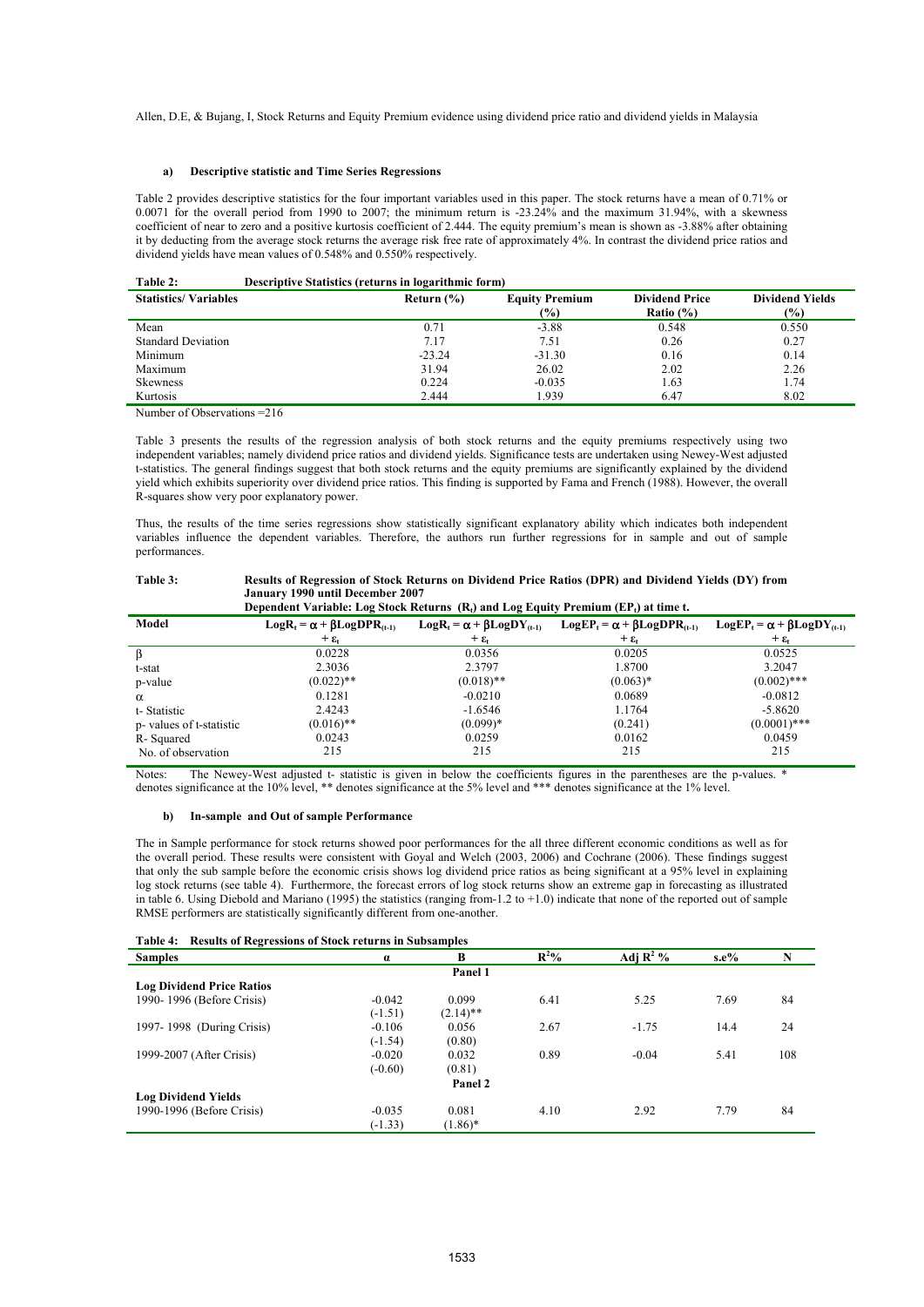| 1997-1998 (During Crisis) | $-0.086$  | 0.038   | .46  | $-3.02$ | l 4.6 | 24  |
|---------------------------|-----------|---------|------|---------|-------|-----|
|                           | $(-1.43)$ | (0.61)  |      |         |       |     |
| 1999-2007 (After Crisis)  | $-0.014$  | 0.025   | 0.67 | $-0.26$ | 5.42  | 108 |
|                           | $(-0.47)$ | (0.713) |      |         |       |     |
| .<br>_____                |           |         | .    | .       |       |     |

Explanation: This table presents the results of the following univariate regression for different sample periods:

### **LogR**<sub>t</sub> =  $\alpha$  +  $\beta$ **.** LogX(t-1) + ε<sub>t</sub>

The Newey-West adjusted t- statistic is given in parenthesis below the coefficients. Data and frequency is monthly; s.e is the standard error of the regression residuals, and N is the Number of observation. figures in the parentheses are the p-values. \* denotes significance at the 10% level, \*\* denotes significance at the 5% level and \*\*\* denotes significance at the 1% level.

Estimated coefficients vary widely across sub periods, casting some doubt on the stability of the specified model. Meanwhile, the findings for the log equity premiums are similar to those for log stock returns as shown in table 5. Based on Diebold and Mariano (1995) statistics the out of sample results for log stock returns and the log equity premium show poor forecast ability (see table 6).

#### **Table 5: Results of Regressions of Equity Premium in Subsamples**

| $\sim$<br><b>Sample</b>          | A         | B       | $\mathbb{R}^2\%$ | Adj $\mathbb{R}^2$ % | $s.e\%$ | N   |
|----------------------------------|-----------|---------|------------------|----------------------|---------|-----|
|                                  |           | Panel 1 |                  |                      |         |     |
| <b>Log Dividend Price Ratios</b> |           |         |                  |                      |         |     |
| 1990-1996 (Before Crisis)        | $-0.098$  | 0.087   | 4.32             | 3.14                 | 8.25    | 84  |
|                                  | $(-3.43)$ | (1.78)  |                  |                      |         |     |
| 1997-1998 (During Crisis)        | $-0.176$  | 0.053   | 1.97             | $-2.49$              | 16.1    | 24  |
|                                  | $(-2.35)$ | (0.67)  |                  |                      |         |     |
| 1999-2007 (After crisis)         | $-0.043$  | 0.024   | 0.48             | $-0.46$              | 5.54    | 108 |
|                                  | $(-1.26)$ | (0.597) |                  |                      |         |     |
|                                  |           | Panel 2 |                  |                      |         |     |
| <b>Log Dividend Yields</b>       |           |         |                  |                      |         |     |
| 1990-1996 (Before Crisis)        | $-0.073$  | 0.037   | 0.74             | $-0.48$              | 8.41    | 84  |
|                                  | $(-2.62)$ | (0.81)  |                  |                      |         |     |
| 1997-1998 (During Crisis)        | $-0.155$  | 0.034   | 0.93             | $-3.57$              | 16.2    | 24  |
|                                  | $(-2.37)$ | (0.48)  |                  |                      |         |     |
| 1999-2007(After Crisis)          | $-0.037$  | 0.017   | 0.32             | $-0.62$              | 5.55    | 108 |
|                                  | $(-1.24)$ | (0.49)  |                  |                      |         |     |

Explanation: This table presents the results of the following univariate regression for different sample periods:

#### **LogEP<sub>t</sub> =**  $\alpha + \beta$ **. LogX(t-1) + ε<sub>t</sub>**

The Newey-West adjusted t- statistic is given in parenthesis below the coefficients. Data and frequency is monthly; s.e is the standard error of the regression residuals, and N is the Number of observation. Figures in the parentheses are the p-values. \* denotes significance at the 10% level, \*\* denotes significance at the 5% level and \*\*\* denotes significance at the 1% level.

#### **Table 6: Out of Sample Performance: Stock returns and Equity Premium Forecast errors**

| <b>Dependent Variable</b>      |                              | <b>Stock Returns</b>         | <b>Equity Premium</b>        |                              |  |
|--------------------------------|------------------------------|------------------------------|------------------------------|------------------------------|--|
| <b>Independent Variable</b>    | <b>Dividend price Ratios</b> | <b>Dividend Yields Model</b> | <b>Dividend price Ratios</b> | <b>Dividend Yields Model</b> |  |
|                                | Model ( $DPR_{t-1}$ )        | $(DY_{t-1})$                 | Model ( $DPR_{t-1}$ )        | $(DY_{t-1})$                 |  |
| <b>Full Sample (1990-2007)</b> |                              |                              |                              |                              |  |
| Root Mean Squared Error        | 7.96                         | 7.96                         | 8.81                         | 8.82                         |  |
| Mean Absolute error            | 5.54                         | 5.55                         | 6.11                         | 6.17                         |  |
| Mincer-Zarnowitz Error*        | 7.99                         | 7.80                         | 8.84                         | 8.85                         |  |
| First subsample (1990-         |                              |                              |                              |                              |  |
| 1996)                          |                              |                              |                              |                              |  |
| Root Mean Squared Error        | 8.11                         | 8.51                         | 9.09                         | 8.88                         |  |
| Mean Absolute error            | 6.33                         | 6.01                         | 6.09                         | 6.14                         |  |
| Mincer-Zarnowitz Error*        | 7.86                         | 7.81                         | 8.38                         | 8.43                         |  |
| Second Subsample (1997-        |                              |                              |                              |                              |  |
| 1998)                          |                              |                              |                              |                              |  |
| Root Mean Squared Error        | 10.46                        | 10.02                        | 12.77                        | 12.3                         |  |
| Mean Absolute error            | 8.60                         | 8.12                         | 11.01                        | 10.4                         |  |
| Mincer-Zarnowitz Error*        | 14.97                        | 14.44                        | 16.00                        | 16.08                        |  |
| <b>Third Subsample (1999-</b>  |                              |                              |                              |                              |  |
| 2007)                          |                              |                              |                              |                              |  |
| Root Mean Squared Error        | 7.98                         | 7.98                         | 9.03                         | 9.07                         |  |
| Mean Absolute error            | 5.53                         | 5.54                         | 6.12                         | 6.17                         |  |
| Mincer-Zarnowitz Error*        | 5.34                         | 5.36                         | 5.54                         | 5.53                         |  |

Notes: The best relative performers are bold faced. Using Diebold and Mariano (1995) statistics (ranging  $-1.2$  to  $+1.0$ ) indicate that none of the reported out of sample RMSE performers are statistically significantly different from another. \*Mincer-Zarnowitz (1969) Regression forecast error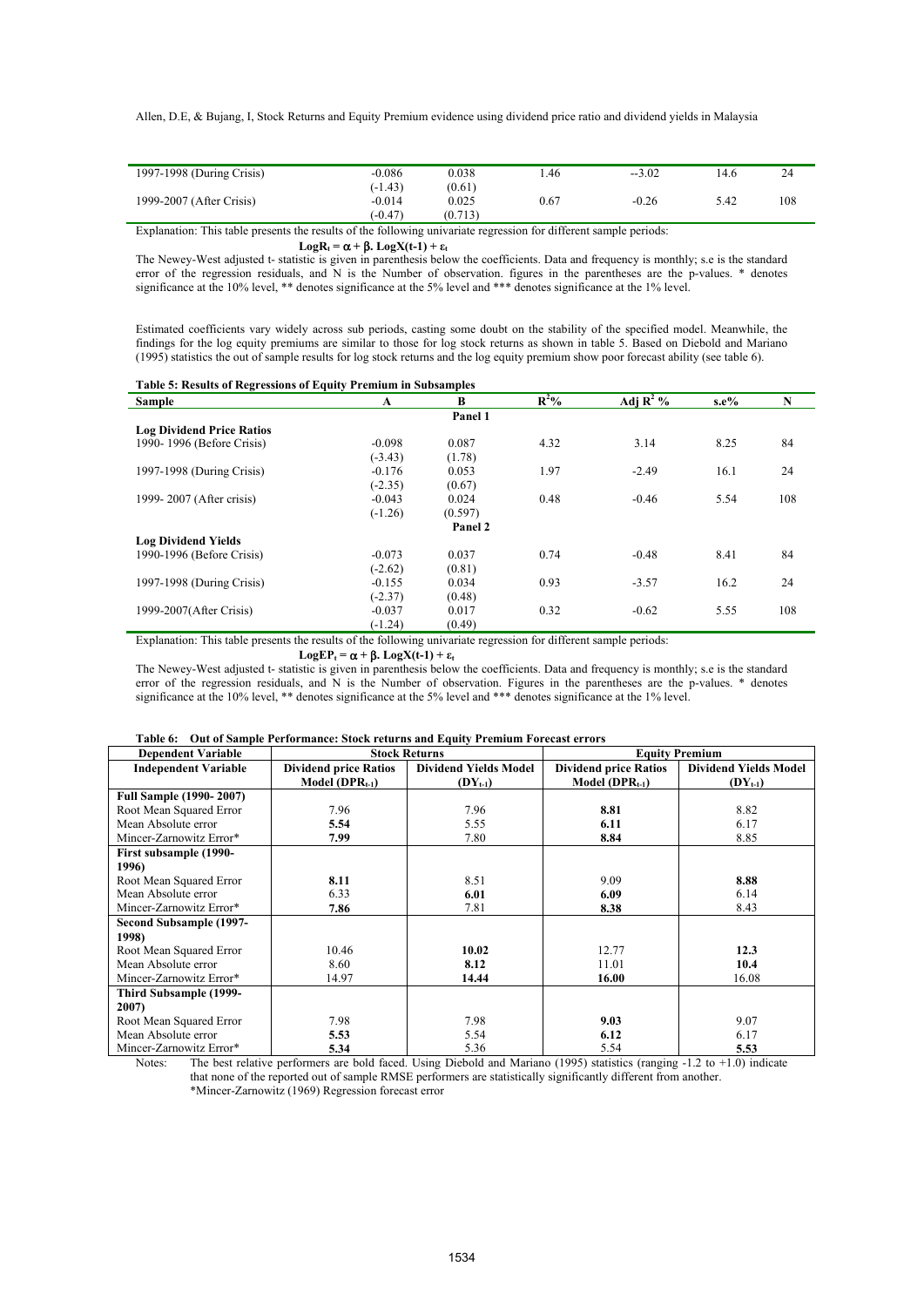#### **c) Mincer Zarnowitz (1969) forecasting Regression**

Mincer-Zarnowits Regression results based on log stock returns and the log equity premium estimate using both log dividend price ratio and log dividend yields which are indicated in Panel 1 and Panel 2 respectively of tables 7 and 8. The results suggested that both regressions on log stock returns and log equity premium failed to produce good forecasting ability as the β≠1 which shows the actual forecast is not perfect and the  $R<sup>2</sup>$  are very low. Furthermore, the The Newey-West adjusted t-statistic is given in parenthesis below the coefficients (**β)** show insignificance at a 95% confidence level for three different economic situations as well as the overall period for both dependent variables of log stock returns and log equity premium.

| Table 7: Results of Mincer-Zarnowitz Forecast Regressions for Log Stock returns on Subsamples and the Overall Market |              |              |                  |             |             |     |  |  |  |
|----------------------------------------------------------------------------------------------------------------------|--------------|--------------|------------------|-------------|-------------|-----|--|--|--|
| <b>Samples</b>                                                                                                       | A            | β            | $\mathbf{R}^2$ % | Adj $R^2\%$ | <b>S.E%</b> | N   |  |  |  |
|                                                                                                                      | Panel 1      |              |                  |             |             |     |  |  |  |
| Log Dividend Price Ratios (Model 1)                                                                                  |              |              |                  |             |             |     |  |  |  |
| 1990-2007 (Overall Market)                                                                                           | $-0.0044$    | 0.0086       | 0.09             | $-0.38$     | 7.99        | 215 |  |  |  |
|                                                                                                                      | $(-0.225)$   | (0.301)      |                  |             |             |     |  |  |  |
| 1990-1996 (Before Crisis)                                                                                            | 0.0051       | 0.5873       | 2.34             | 1.13        | 7.86        | 83  |  |  |  |
|                                                                                                                      | (0.553)      | (1.5437)     |                  |             |             |     |  |  |  |
| 1997-1998 (During Crisis)                                                                                            | 0.0256       | 1.5995       | 7.01             | 2.59        | 14.40       | 23  |  |  |  |
|                                                                                                                      | (0.349)      | (1.3481)     |                  |             |             |     |  |  |  |
| 1999-2007 (After Crisis)                                                                                             | $-0.0037$    | 1.5273       | 2.09             | 1.16        | 5.37        | 107 |  |  |  |
|                                                                                                                      | $(-0.437)$   | (1.386)      |                  |             |             |     |  |  |  |
|                                                                                                                      | Panel 2      |              |                  |             |             |     |  |  |  |
| Log Dividend Yields (Model 2)                                                                                        |              |              |                  |             |             |     |  |  |  |
| 1990-2007 (Overall Market)                                                                                           | $-0.001$     | 0.0041       | 0.02             | $-0.45$     | 8.00        | 215 |  |  |  |
|                                                                                                                      | $(-0.051)$   | (0.137)      |                  |             |             |     |  |  |  |
| 1990-1996 (Before Crisis)                                                                                            | 0.0415       | 0.8997       | 3.35             | 2.16        | 7.82        | 83  |  |  |  |
|                                                                                                                      | $(2.622)$ ** | $(2.068)$ ** |                  |             |             |     |  |  |  |
| 1997-1998 (During Crisis)                                                                                            | 0.0477       | 2.0943       | 6.40             | 1.94        | 14.44       | 23  |  |  |  |
|                                                                                                                      | (0.518)      | (1.305)      |                  |             |             |     |  |  |  |
| 1999-2007 (After Crisis)                                                                                             | $-0.0043$    | 2.0130       | 2.54             | 1.62        | 5.36        | 107 |  |  |  |
|                                                                                                                      | $(-0.437)$   | (1.556)      |                  |             |             |     |  |  |  |

Explanation: This table presents the results of the following Mincer-Zarnowitz (1969) regression for different sample periods:<br> $E(T) = E(T)$ 

## $Cov(\overrightarrow{Y,Y}/var(\overrightarrow{Y}))=1$

The Newey-West adjusted t- statistic is given in parenthesis below the coefficients. Data and frequency is monthly; s.e is the standard error of the regression residuals, and N is the Number of observation. Figures in the parentheses are the p-values. \* denotes significance at the 10% level, \*\* denotes significance at the 5% level and \*\*\* denotes significance at the 1% level.

#### **Table 8: Results of Mincer-Zarnowitz Regressions for Log Equity Premium on Subsamples and Overall Market**

| Sample                              | $\alpha$      |         | $R^2\%$ | Adj $\mathbb{R}^2$ % | $S.E\%$ | N   |
|-------------------------------------|---------------|---------|---------|----------------------|---------|-----|
|                                     |               | Panel 1 |         |                      |         |     |
| Log Dividend Price Ratios (Model 3) |               |         |         |                      |         |     |
| 1990-2007 (Overall Market)          | $-0.0736$     | 0.0960  | 0.48    | 0.01                 | 8.84    | 215 |
|                                     | $(-1.799)*$   | (0.645) |         |                      |         |     |
| 1990-1996 (Before Crisis)           | $-0.0236$     | 0.5432  | 1.37    | 0.16                 | 8.38    | 83  |
|                                     | $(-0.884)$    | (1.052) |         |                      |         |     |
| 1997-1998 (During Crisis)           | 0.0982        | 1.8485  | 6.68    | 2.24                 | 16.00   | 23  |
|                                     | (0.522)       | (1.302) |         |                      |         |     |
| 1999-2007 (After crisis)            | 0.0181        | 1.7893  | 1.53    | 0.60                 | 5.54    | 107 |
|                                     | (0.5109)      | (1.192) |         |                      |         |     |
|                                     |               | Panel 2 |         |                      |         |     |
| Log Dividend Yields (Model 4)       |               |         |         |                      |         |     |
| 1990-2007 (Overall Market)          | $-0.0474$     | 0.3783  | 0.17    | $-0.30$              | 8.85    | 215 |
|                                     | $(-6.72)$ *** | (0.380) |         |                      |         |     |
| 1990-1996 (Before Crisis)           | $-0.0425$     | 0.1810  | 0.03    | $-1.21$              | 8.44    | 83  |
|                                     | $(-0.784)$    | (0.171) |         |                      |         |     |
| 1997-1998 (During Crisis)           | $-0.0213$     | 2.2058  | 5.72    | 1.23                 | 16.08   | 23  |
|                                     | $(-0.200)$    | (1.210) |         |                      |         |     |
| 1999-2007(After Crisis)             | 0.0354        | 2.5112  | 1.89    | 0.95                 | 5.53    | 107 |
|                                     | (0.814)       | (1.355) |         |                      |         |     |

Explanation: This table presents the results of the following univariate regression for different sample periods:

#### $E(Y) = E(Y)$  $Cov(P, P / var(P)) = 1$

The Newey-West adjusted t- statistic are given in parenthesis below the coefficients. Data and frequency is monthly; s.e is the standard error of the regression residuals, and N is the Number of observation. figures in the parentheses are the p-values. \* denotes significance at the 10% level, \*\* denotes significance at the 5% level and \*\*\* denotes significance at the 1% level.